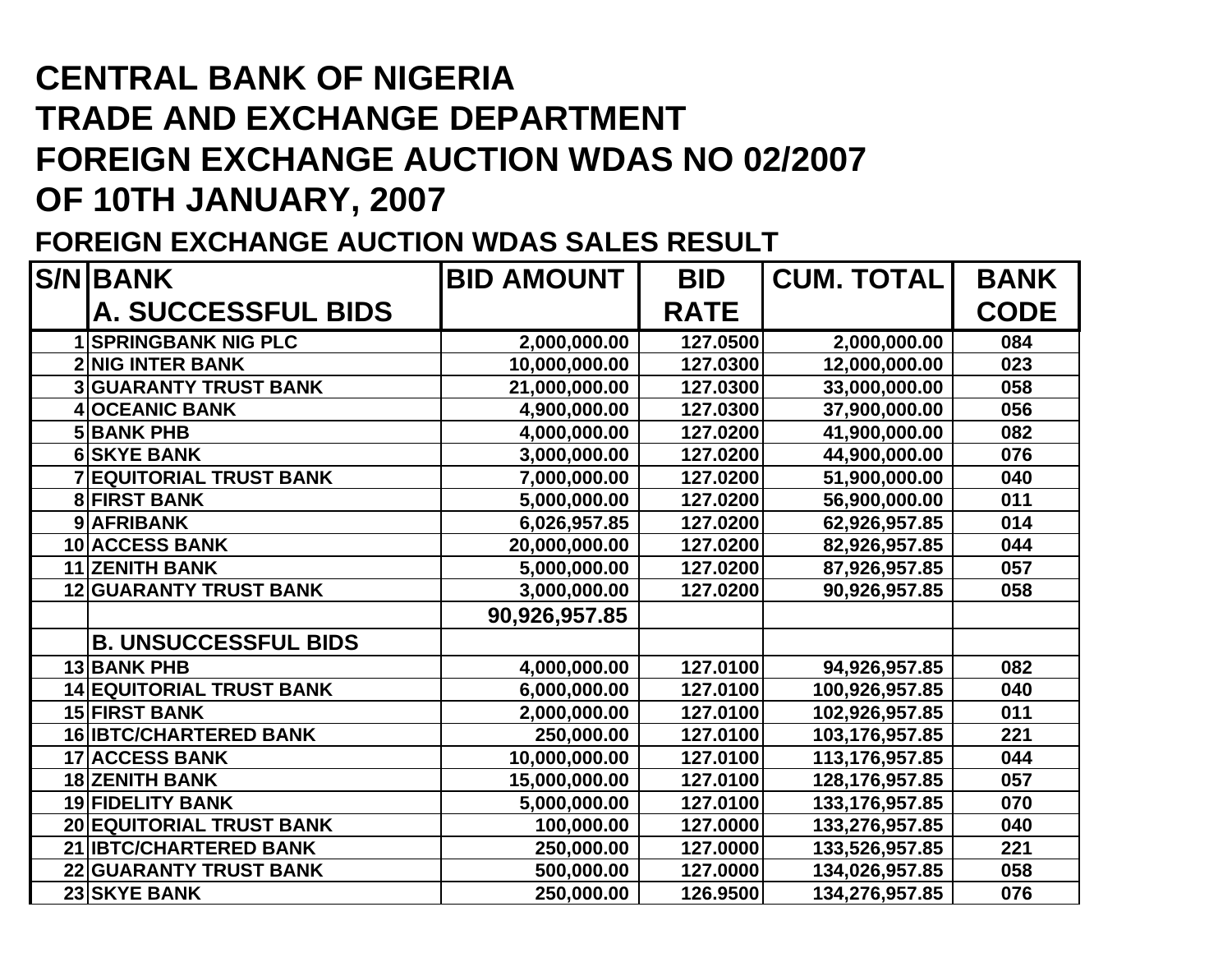| <b>24 FIDELITY BANK</b> | 2,000,000.00   | 126.9500 | 136,276,957.85 | 070 |
|-------------------------|----------------|----------|----------------|-----|
|                         | 45,350,000.00  |          |                |     |
| 'TOTAL<br>$A + B$       | 136,276,957.85 |          |                |     |

### **BANKS' BDC CASH REQUEST**

| <b>S/N BANK</b>             | <b>BID AMOUNT</b> | <b>BID</b>  | <b>CUM. TOTAL</b> | <b>BANK</b> |
|-----------------------------|-------------------|-------------|-------------------|-------------|
| A. SUCCESSFUL BIDS          |                   | <b>RATE</b> |                   | <b>CODE</b> |
| <b>1 UNION BANK</b>         | 2,000,000.00      | 127.0300    | 2,000,000.00      | 032         |
| <b>2 UNITY BANK</b>         | 1,000,000.00      | 127.0300    | 3,000,000.00      | 215         |
| <b>3 ACCESS BANK</b>        | 2,000,000.00      | 127.0200    | 5,000,000.00      | 044         |
| <b>4 SKYE BANK</b>          | 1,000,000.00      | 127.0200    | 1,000,000.00      | 076         |
|                             | 6,000,000.00      |             |                   |             |
| <b>B. UNSUCCESSFUL BIDS</b> |                   |             |                   |             |
| <b>5 FIDELITY BANK</b>      | 2,000,000.00      | 127.0100    | 3,000,000.00      | 070         |
| 6 FIRST CITY MONUMENT BANK  | 2,000,000.00      | 127.0100    | 5,000,000.00      |             |
| <b>7 ZENITH BANK</b>        | 2,000,000.00      | 127.0100    | 7,000,000.00      | 057         |
|                             | 6,000,000.00      |             |                   |             |
| TOTAL (A + B)               | 18,000,000.00     |             |                   |             |

### **SUMMARY FOR WHOLESALE DAS 02 OF 10-01-2007**

**1 AMOUNT OFFERED FOR SALE US\$80,000,000.00 2 AMOUNT SOLD AT WDAS US\$90,926,957.85 3 AMOUNT SOLD AT BANKS' BDC US\$6,000,000.00**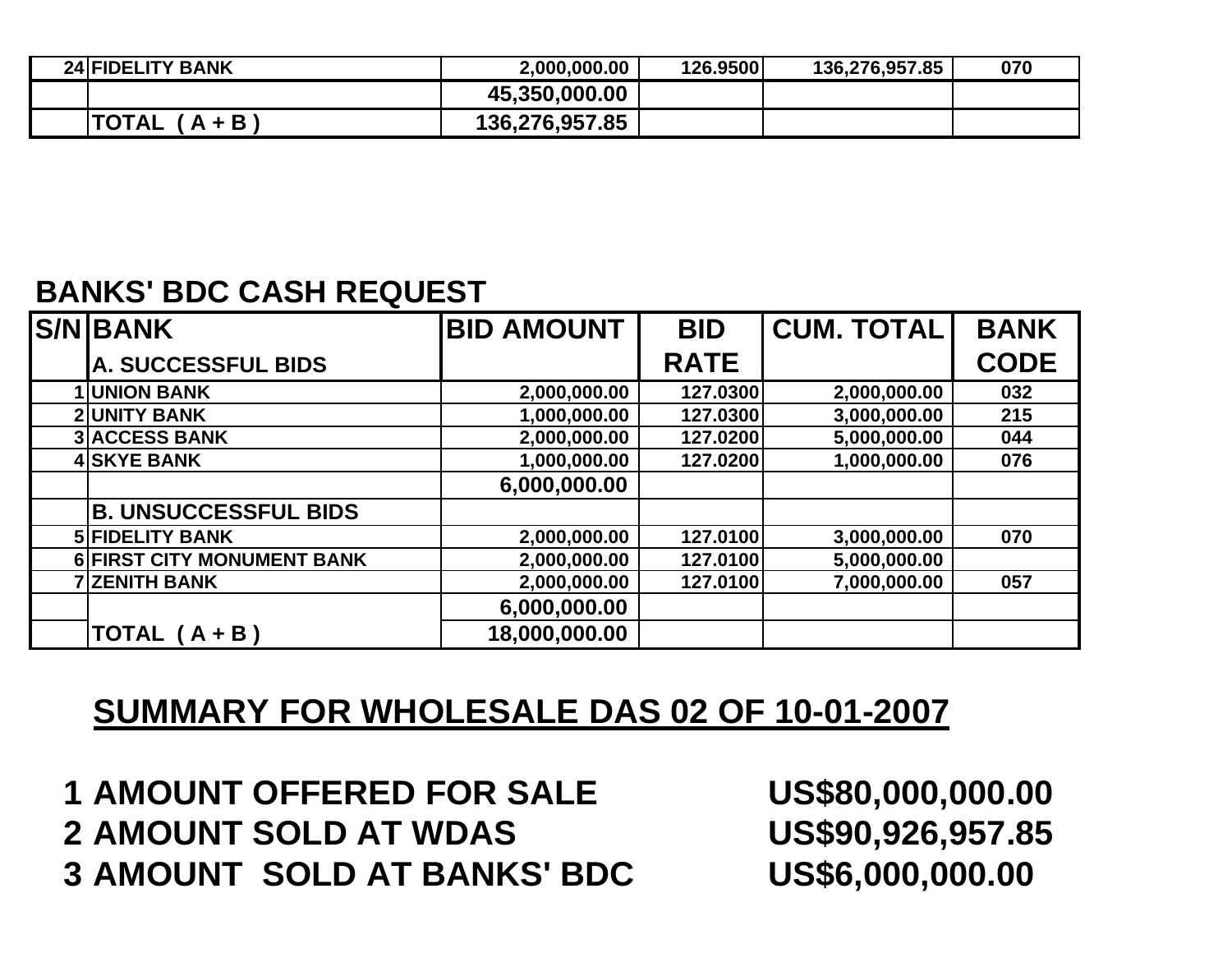## **TOTAL AMOUNT SOLD US\$96,926,957.85 NO. OF PATICIPATING BANKS 16**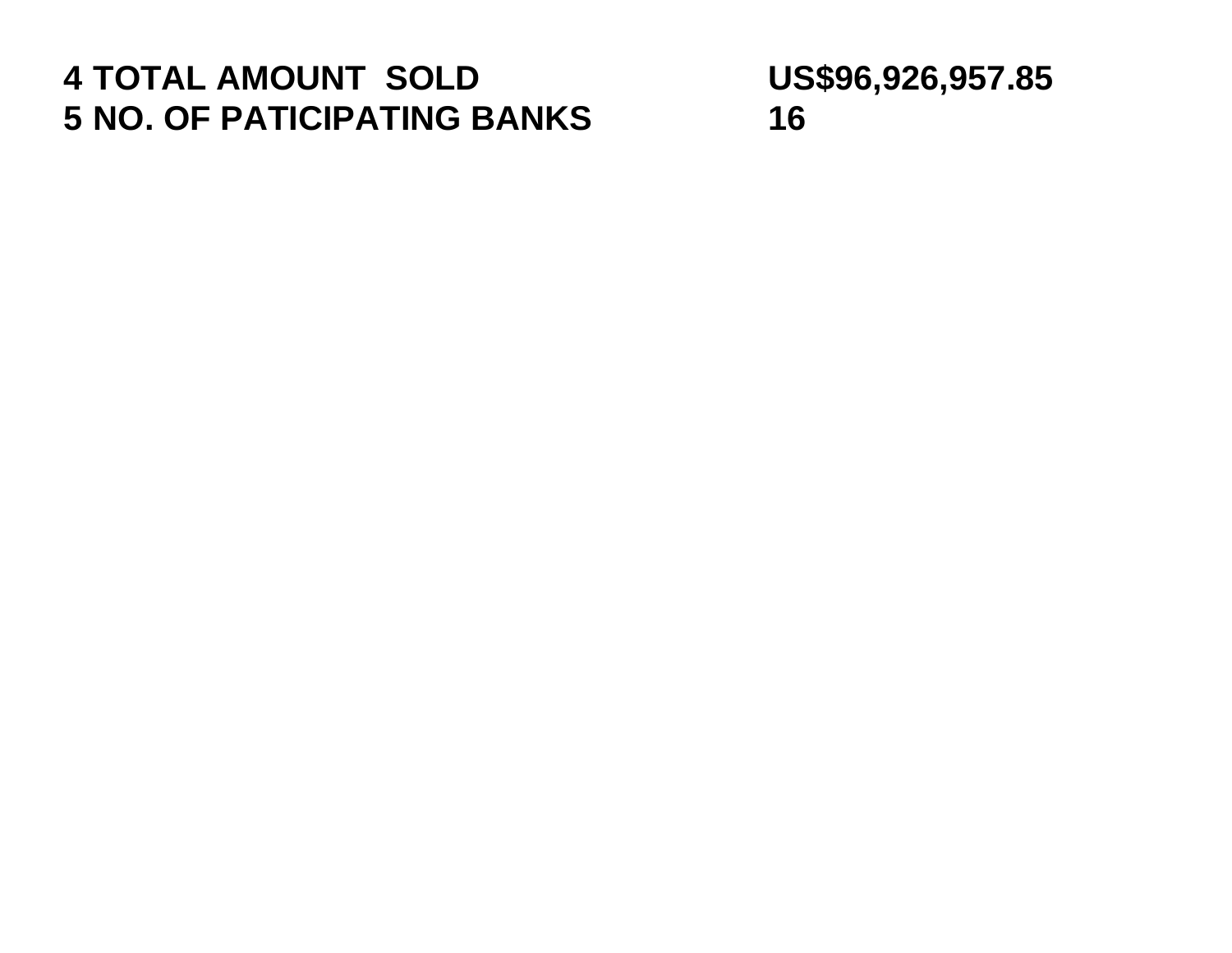| <b>WEIGHTED</b> |
|-----------------|
| <b>AVERAGE</b>  |
| 1.8646          |
| 9.3215          |
| 19.5751         |
| 4.5675          |
| 3.7283          |
| 2.7962          |
| 6.5245          |
| 4.6604          |
| 5.6176          |
| 18.6414         |
| 4.6604          |
| 2.7962          |
|                 |
|                 |
| 3.7280          |
| 5.5920          |
| 1.8640          |
| 0.2330          |
| 9.3200          |
| 13.9800         |
| 4.6600          |
| 0.0932          |
| 0.2330          |
| 0.4660          |
| 0.2329          |